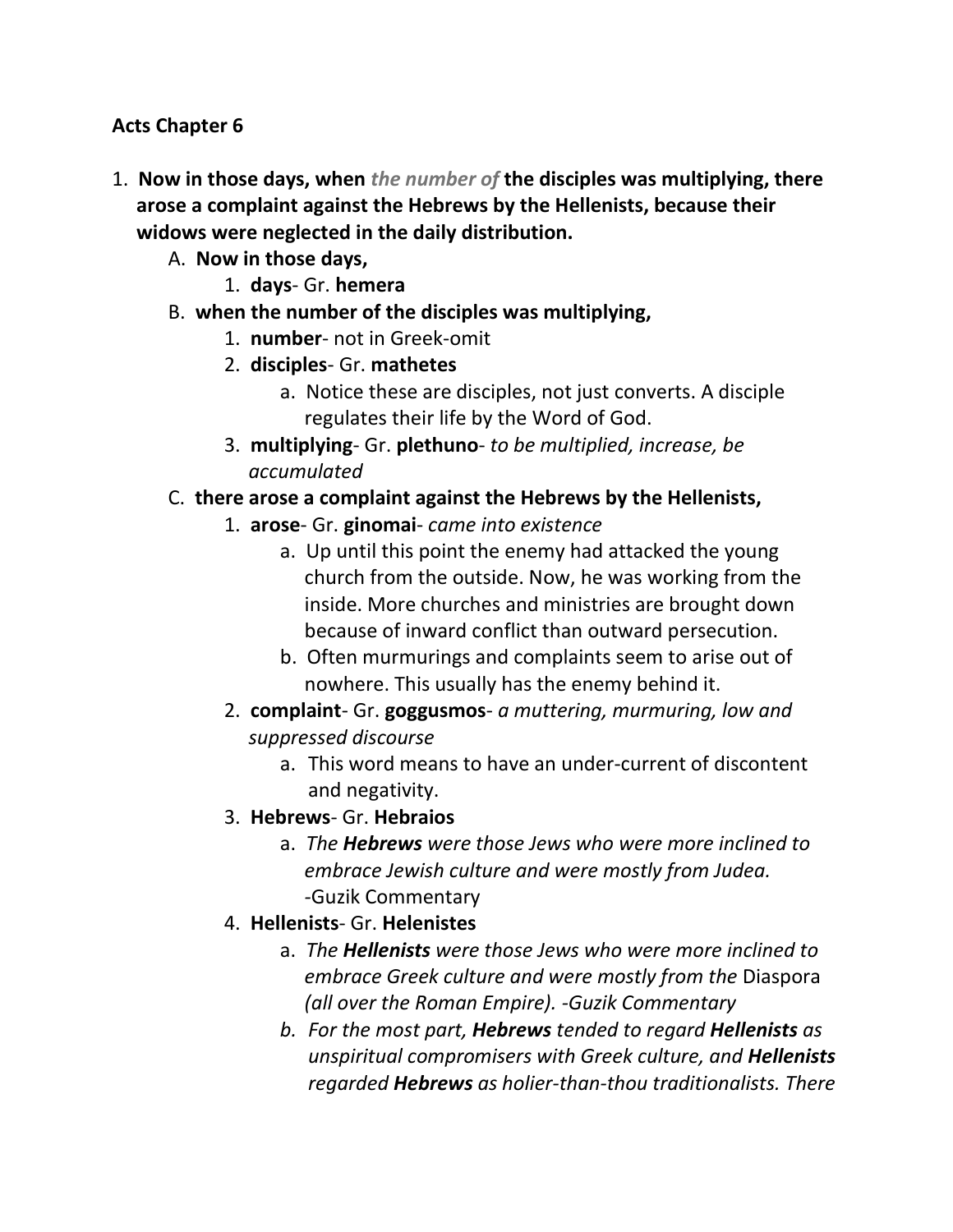*was already a natural suspicion between the two groups, and satan tried to take advantage of that standing suspicion. -*Guzik Commentary

*c. In the time when the gospel was first preached, there were two classes of Jews - those who remained in Palestine, who used the Hebrew language, and who were appropriately called "Hebrews"; and those who were scattered among the Gentiles, who spoke the Greek language, and who used in their synagogues the Greek translation of the Old Testament, called the Septuagint. These were called "Hellenists," or, as it is in our translation, "Grecians."* - Barnes Commentary

#### D. **because their widows were neglected in the daily distribution**

- 1. **widows** Gr. **chera-** *from the base of the word chasma*
	- a. A widow is one whose spouse had died. When this happens, there is a chasm- a huge hole left in their life, that often they need help from others to bridge the gap.
	- b. Paul laid out requirements that must be met before a widow was to be helped by the church. 1 Tim. 5:8-10
- 2. **neglected** Gr. **paratheoreo** *to look at things placed side by side, as in comparison, to compare in thus looking, to regard less in comparison, overlook, neglect*
- 3. **daily** Gr. **kathemerinos**
	- a. People need to eat daily!
- 4. **distribution** Gr. **dikonia**
	- a. Who was in charge of the distribution of the money before the seven deacons were chosen to do it in this chapter? It was the twelve apostles!
	- b. As we have seen in the last chapter, the saints would lay their money at the apostles' feet who then would distribute it. We know this because Peter said to select out men who can oversee this business because it is not proper for them to serve tables. Apparently, they had been.
	- d. This brings out several lessons for pastors and leaders. You need to delegate tasks to others so you can be positioned to do what God has called you to do. The apostles were to serve God in prayer and the people in the ministry of the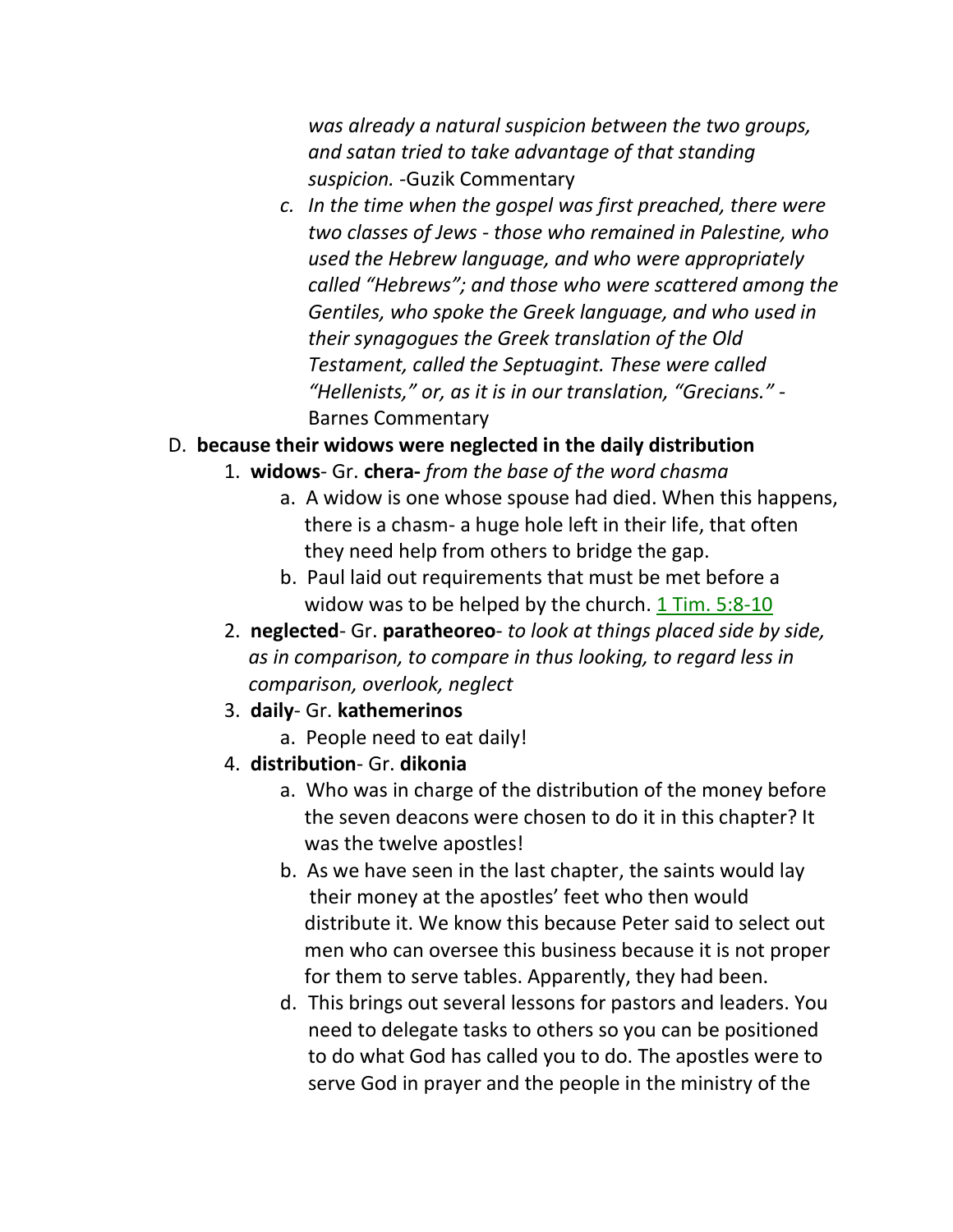Word. This is the job description of the senior pastor as well. They were out of position which hindered their growth. Next, in the very beginning a pastor may need to handle the money that comes in, but as soon as possible this needs to be taken out if their hands! If a pastor handles the money, there is an open door for accusation or even temptation for the pastor. It also pulls them out of position of what they are called to do.

- e. Racism in the church is nothing new. It was here in the early church! It is interesting that it was even among the apostles! They were in charge of who got the financial aid. They were favoring the Hebrew widows over the Greek ones. We need to guard our heart against racism and prejudice. It can be subtle.
- 2. **Then the twelve summoned the multitude of the disciples and said, "It is not desirable that we should leave the word of God and serve tables.** 
	- A. **Then the twelve summoned the multitude of the disciples and said,**
		- 1. **twelve** Gr. **dodeka**
			- a. This is the twelve apostles of Jesus. Matthias is included in this number.
		- 2. **summoned** Gr. **proskaleomai** *to call to oneself*
		- 3. **multitude** Gr. **plethos**
		- 4. **disciples** Gr. **mathetes**
		- 5. **said** Gr. **epo**
	- B. **It is not desirable that we should leave the Word of God and serve tables**
		- 1. **desirable-** Gr. **arestos** *pleasing, acceptable*
			- a. This refers to God. It is not pleasing to God that the apostles leave the Word of God to do menial tasks others could do.
		- 2. **leave-** Gr. **kataleipo** *forsake, abandon*
		- 3. **Word** Gr. **logos**
			- a. This is one of the major problems with our church today. The pastors have left the Word of God for the "ministry". They are busy doing everything else, and not what they are supposed to be doing, which is praying, studying and ministering the Word of God.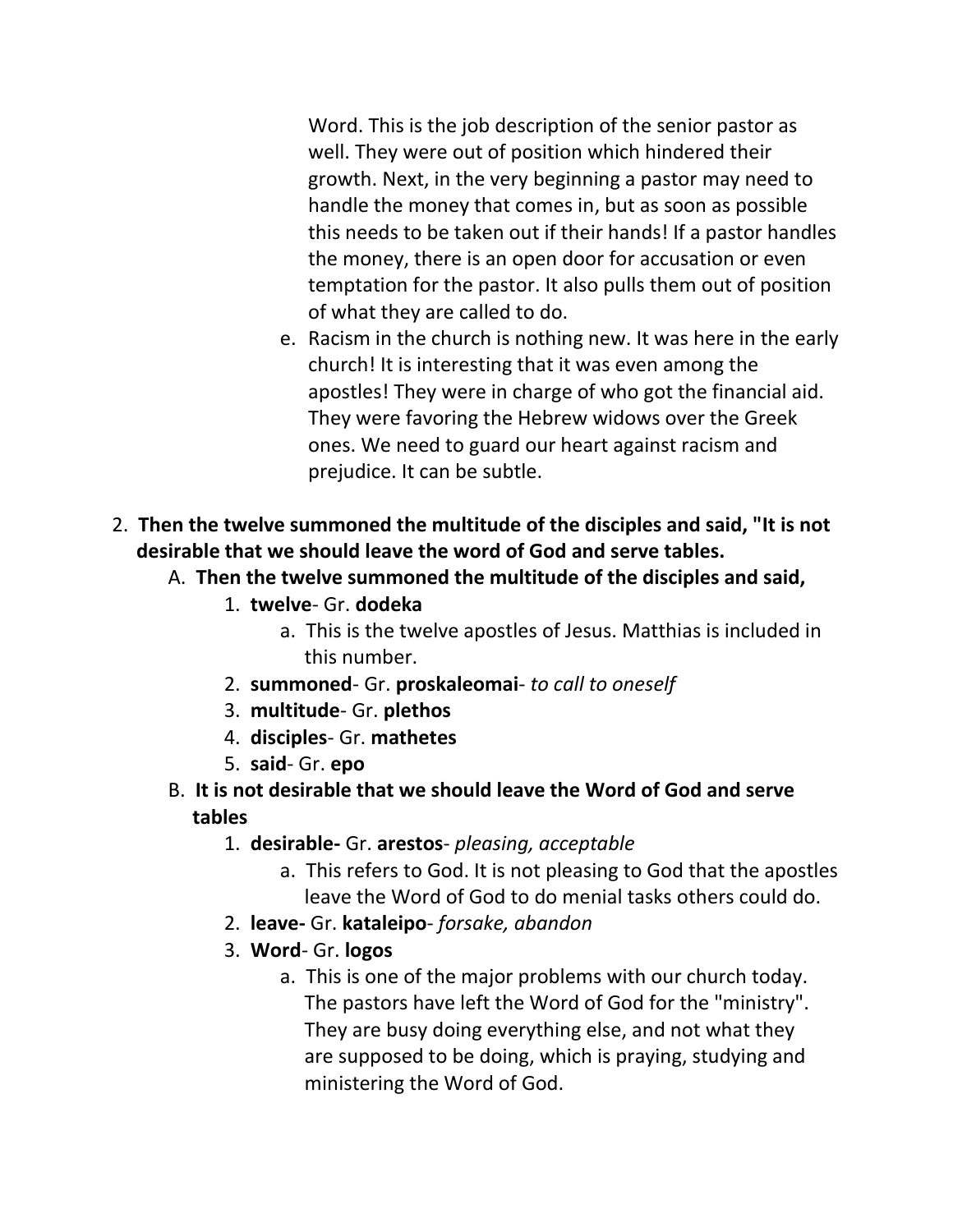#### 4. **serve**- Gr. **diakoneo**

- a. This word is where we get deacon from. The deacon's position is the ground floor office in the church. This is where young men and women start taking care of the daily menial tasks in the church. Deacons were never called to run the church like they do in some church organizations.
- b. The word deacon means a server or minister. Once a deacon is promoted to be an elder- a mature one, or bishop- an overseer, they do not leave the role they were in previously. They take that with them, and it changes how it looks. The Senior Pastor of a church is the head deacon, elder, and bishop in the church. The pastor is the chief servant and minister in the church. Promotion is just an opportunity to serve in a greater capacity.
- c. Instead of serving by taking care of menial tasks, a pastor now serves the congregation by praying for them and ministering the Word to them. They deacon the Word of God to them!
- 5. **tables-** Gr. **trapeza** *a table on which food is placed, an eating place*
- a. *The word translated "tables" can refer to tables used in monetary matters* (cf. Mat\_21:12; Mar\_11:15; Joh\_2:15), *as well as those used for serving meals. To be involved either in financial matters or in serving meals would take the Twelve away from their first priority.* -MacArthur Commentary
- 3. **Therefore, brethren, seek out from among you seven men of** *good*  **reputation, full of the Holy Spirit and wisdom, whom we may appoint over this business;** 
	- A. **Therefore,**
	- B. **brethren** Gr. **adelphos**
	- C. **seek out from among you seven men of good reputation,**
		- 1. **seek out** Gr. **episkeptomai** *to look (about) for, look out (one to choose, employ)*
			- a. Here we see the apostles delegating. One of the most common mistakes of ministry leaders is not delegating ministry to others. They oversee everything. They work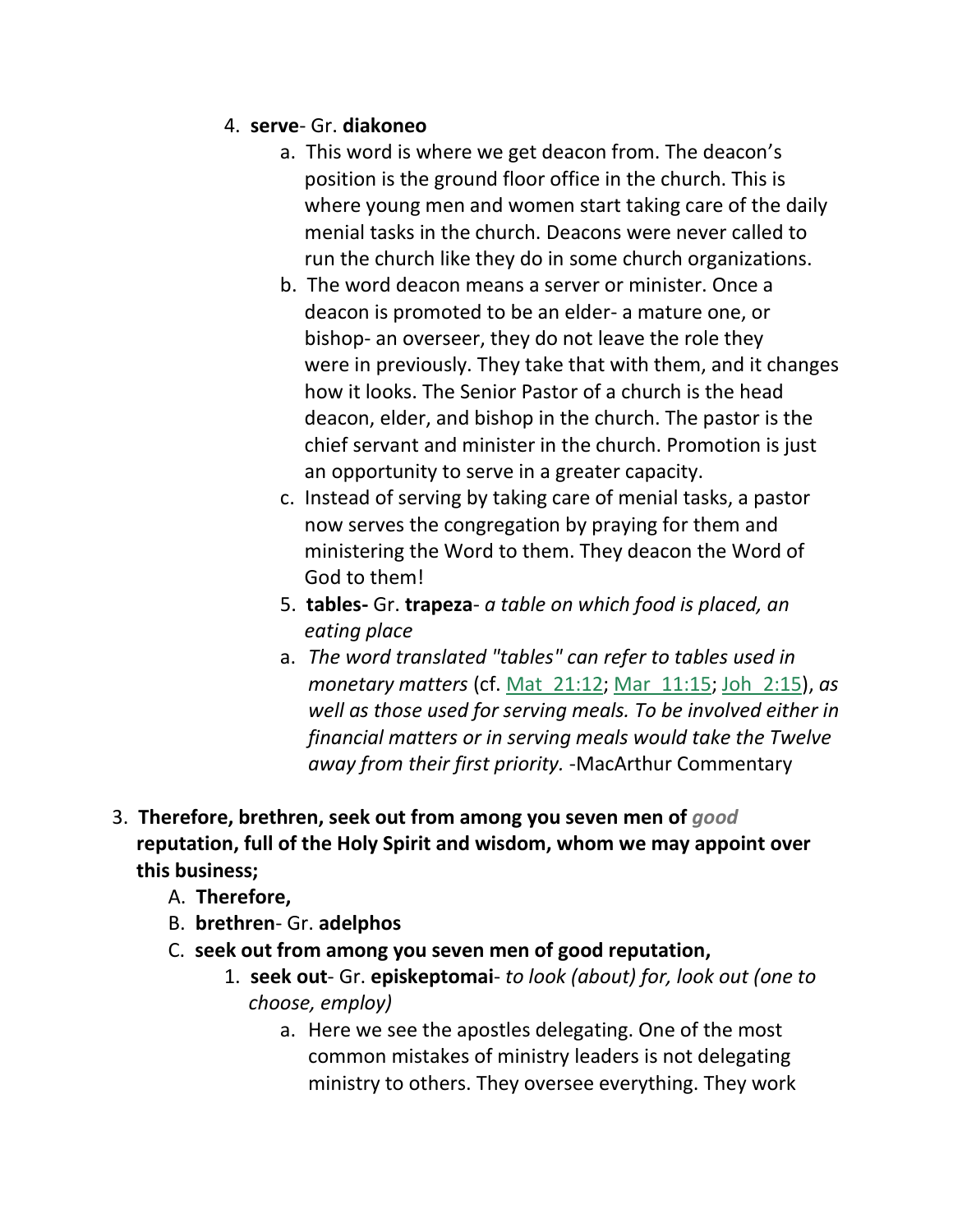alone. Working alone has some advantages, but survival is not one of them, nor is it effective. If you fail to delegate and release ministry to others, you will have a small ministry that is centered on you alone, and disciples will not be developed. This is a sad state of affairs that is played out countless times in our churches and ministries.

- b. God delegates. Jesus delegated to His disciples. You must learn to do the same!
- c. The apostles here wisely delegated ministry to others. Not only were they delegating the work of serving food, but also the finding of the men who would do it! They did not say, "we will find seven men...". They said you find them! Now, the apostles would have the final approval over those chosen. Once the seven men were located, they prayed about them, over them, then they released them to minister.
- d. Delegating involves releasing ministry to others, but the work that is to be done is approved by the leader and then evaluated. There should also be adequate training and equipping of the delegated ones in order to provide for their success. If this is not provided, then it is not delegating, it is called dumping! No one likes being dumped on!
- e. Also, notice that those who are called to serve over people are to be **sought out**. They are to be **chosen**! The worst way to find leaders in the church or a ministry is to ask for volunteers! You will have those who have no business being in leadership volunteering! What will you say then, "Is there anyone else?" I am speaking of seeking out those who will be working with people or serving over people. Seek them out, do not ask for volunteers! It is fine to ask for volunteers to help with activities where they are not over people. Asking for volunteers to set up, clean up, or other such things is fine and actually needful. Watch those people who do volunteer and look for those who are faithful and can follow direction. Also, look for those who start helping in these things without being asked. These are future leaders!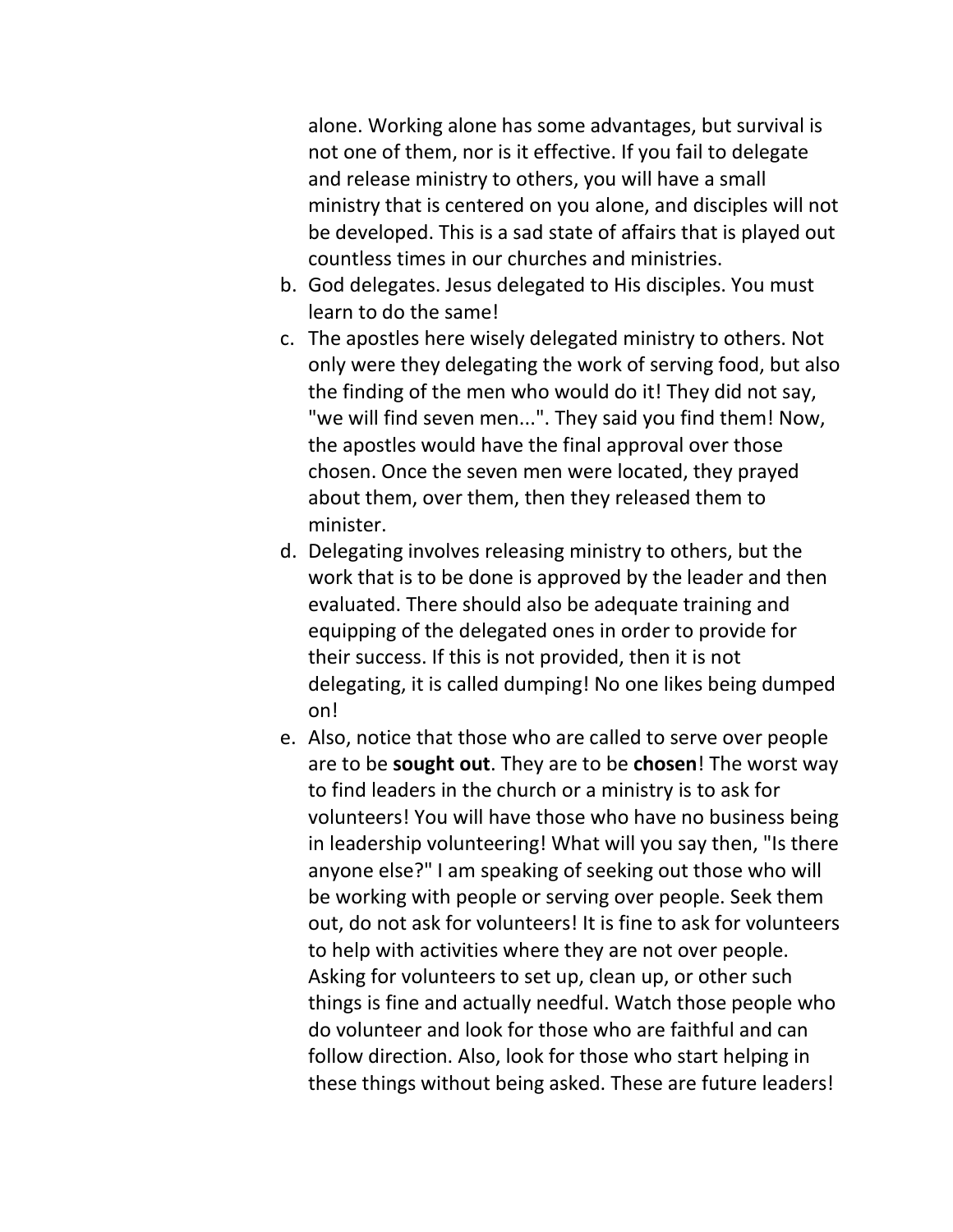- f. Once you have located faithful people, then approach them and ask if they would pray about serving in a greater capacity. Most of the time they will say yes and be stable and a blessing to you and the church.
- g. Selecting leaders is a principle in the OT and NT. Jethro advised Moses to stop trying to take care of all the needs of the people alone. He was advised to **select** out leaders over 1000's, 100's, and 10's to help him serve the people. If he would have not done this, he and the people would have been worn out. Ex. 18:13-24
- 2. **seven** Gr. **hepta**
	- a. There is no explanation of why seven were chosen. They might have gotten this number in prayer. Do not just copy what you see others do. Pray and get direction on how you are to proceed in ministry.
- 3. **men** Gr. **aner**
	- a. This is the more specific, dignified, and formal word for "men" than the word **anthropos**.
- 4. **good** Gr. not in Greek- omit
- 5. **reputation** Gr. **martureo** *having a witness*
	- a. Notice, they were to find men who had a witness by their lifestyle, not just their words. Your actions speak louder and give a clearer witness for the Lord than your words do.
	- b. They were to find men who walked the walk, not just talked the talk.
	- c. Our everyday life is a billboard for Jesus. What kind of billboard are you?
	- d. Having a good report on their reputation was the FIRST requirement for leadership, not giftings. How often are people put into leadership because of their giftings although they lack character?

# D. **full of the Holy Spirit and wisdom,**

- 1. **full** Gr. **pleres**
	- a. The first Christians were filled with the Holy Spirit and spoke in tongues. By continuing to speak in tongues we stay filled with the Holy Spirit.
- 2. **Holy Spirit**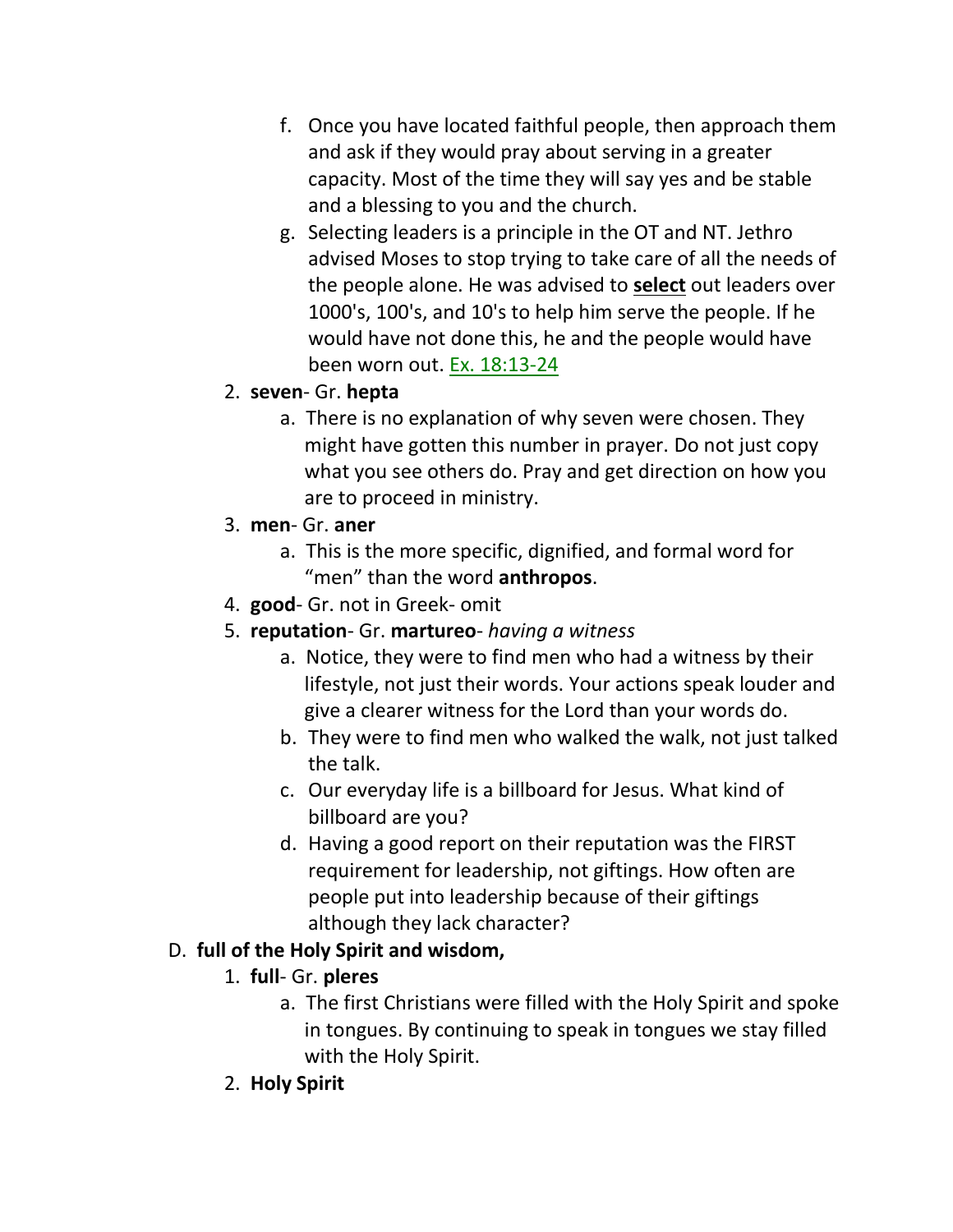### 3. **wisdom**- Gr. **sophia**

- a. This means they had and walked in the wisdom of God. This came by being rooted in the Word of God.
- b. The two most beneficial things we can do today is speak in tongues and meditate the Word of God. These two daily disciplines will lead one into being a leader in the church. The opening into this is the deacon office.

### E. **whom we may appoint over this business**

- 1. **appoint-** Gr. **kathistemi** *to set or place over*
	- a. Being appointed means you are placed as a steward. A steward is not the owner and makes sure they are carrying out the vision of the leadership, not their own vision. You must test someone by appointing them to a small task and see if they can carry out the vision given them, instead of them having their own vision. If they pass the test, you can trust them with more.
- 2. **business** Gr. **chreia** *a necessary business, affair*
	- a. Notice, that character is a requirement to serve God even in the most natural and menial of matters. If you are to work with people, then character is paramount. If a leader lacks character, then they will misuse their position for selfish purposes and in the end hurt people.
	- b. As a pastor or minister leader do not just look for talented and gifted people but look for people who have strong character. You can teach people how to do things and put qualifications in them, but you cannot put character into them. 2 Tim. 2:2
- 4. **but we will give ourselves continually to prayer and to the ministry of the word."** 
	- A. **give continually** Gr. **proskartereo** *to persist in adherence to a thing; to be intently engaged in, attend constantly to*
		- 1. This means these two disciplines should be a lifestyle for a five -fold equipping minister. Daily prayer and daily study of the Word is needed to be a productive and fruitful minister for Christ.
	- B. **prayer** Gr. **proseuche** *beseech to the face*
		- 1. The first thing a minister is to do is pray. Has it come to that? YES!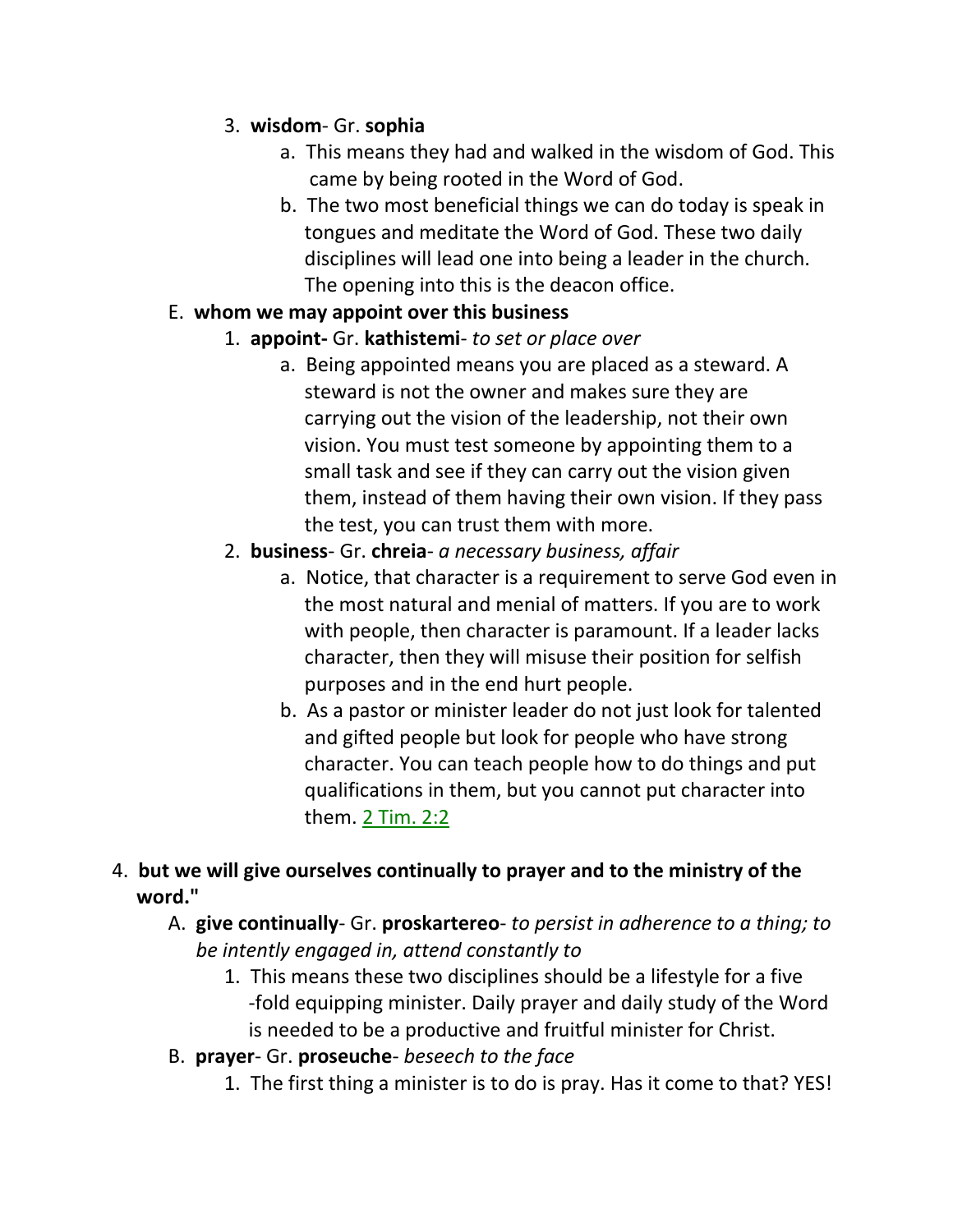Usually however, this is the last thing that is done or is neglected the most. The lack of the presence of God and fruitfulness in ministry often can be tracked back to the lack of prayer. Through prayer we get wisdom, knowledge, and strength.

2. If we do not pray for those God has put under our trust then we are sinning! 1 Sam. 12:23

### C. **ministry**- Gr. **diakonia**

1. Peter had said that it was not fitting or proper that the apostles  **serve** tables. The word **serve** there is the Greek word **diakonia**. We have that exact same word in this verse. What is this teaching us? That as we grow and are promoted we never leave ministering and serving, but it just changes on how it looks. The seven deacons selected in this chapter were called to **serve diakonia** tables. The apostles would **minister- diakonia** the Word. All are servants but the function is different.

### D. **word**- Gr. **logos**

- 1. We see here that fivefold equipping ministers' main tasks are to pray for the people they serve and to be in and minister the Word of God.
- 2. We see these two functions are the main things a leader is called to do. We find this both in the OT and NT!
	- a. Ex. 18:19-20
	- b. 1 Sam. 12:23
	- c. Acts 6:4
	- d. Col. 4:12
- 3. Often leaders are doing everything but these two things! They often are in meetings after meetings, bogged down with emails, and trying to meet people's individual needs all day. It is not wrong for a leader to attend meetings, answer emails, and help individuals, but if this eclipses prayer and time in the Word of God, then that leader is out of position and things will not be as fruitful as it could be, and they are setting themselves up for burnout or worse. A leader needs to delegate much of this so they can be in the right position, doing the right things, so that they can be the most effective.
- 4. We are called to minister the Word of God, not our opinions. Every teacher and preacher are an oracle of God. 1 Pet. 4:11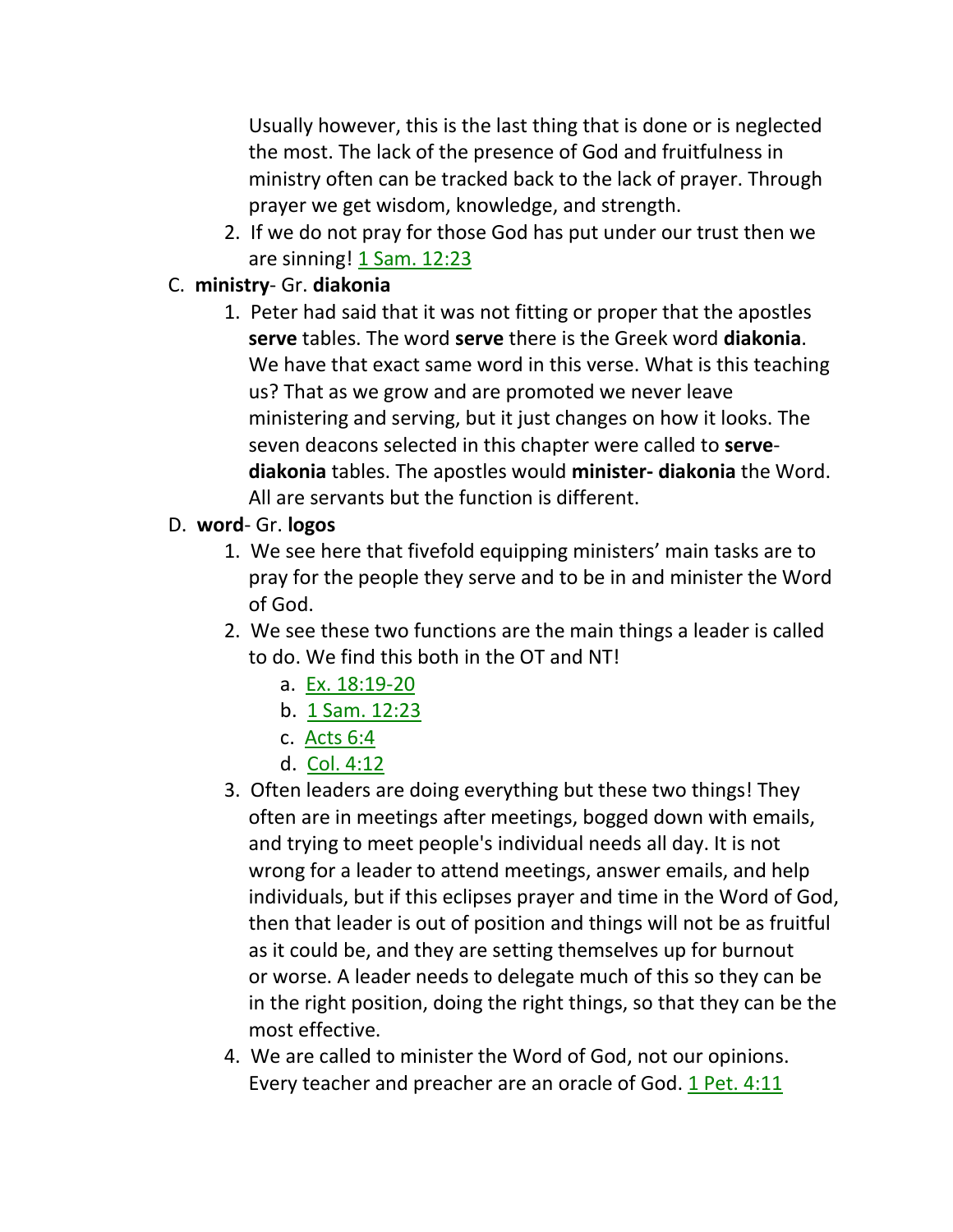- 5. **And the saying pleased the whole multitude. And they chose Stephen, a man full of faith and the Holy Spirit, and Philip, Prochorus, Nicanor, Timon, Parmenas, and Nicolas, a proselyte from Antioch,** 
	- A. **And the saying pleased the whole multitude**
		- 1. **saying** Gr. **logos** *word, message*
		- 2. **pleased** Gr. **aresko**
		- 3. **whole mulitude** Gr. **pas plethos**
			- a. Peter had performed notable miracles up to this point, but this may be the greatest! To have a whole multitude pleased by what you say is a miracle!

#### B. **And they chose Stephen,**

- 1. **chose** Gr. **eklegomai**
	- a. Again, leaders who serve and work with people are to be chosen. The deacon office was being established this day and it is the first stage of church leadership.
	- b. *It is observable, that the names of all these deacons are Greek names; from whence, it seems, that they were of the Grecian or Hellenistic Jews; so that the church thought fit to choose men out of that part of them which made the complaint, in order to make them easy; which is an instance of prudence and condescension, and shows of what excellent spirits they were of*. -Gill Commentary
- 2. **Stephen** means *crowned*
	- a. Stephen started out as the first deacon but then became a teacher and miracle worker. The deacon position is the gateway to promotion to higher spiritual use as an elder, bishop, and the five-fold equipping offices.
	- b. Stephen was the first recorded martyr in the church. Jesus stood up at the right hand of God in honor of this man's ultimate sacrifice for Him and the Kingdom.

#### C. **a man full of faith and the Holy Spirit**

#### 1. **man**- Gr. **aner**

- a. Stephen was a man just like us, but He was mightily used by God. We find out why in this verse!
- 2. **faith** Gr. **pistis**
	- a. Stephen was full of faith. Where does faith come from? It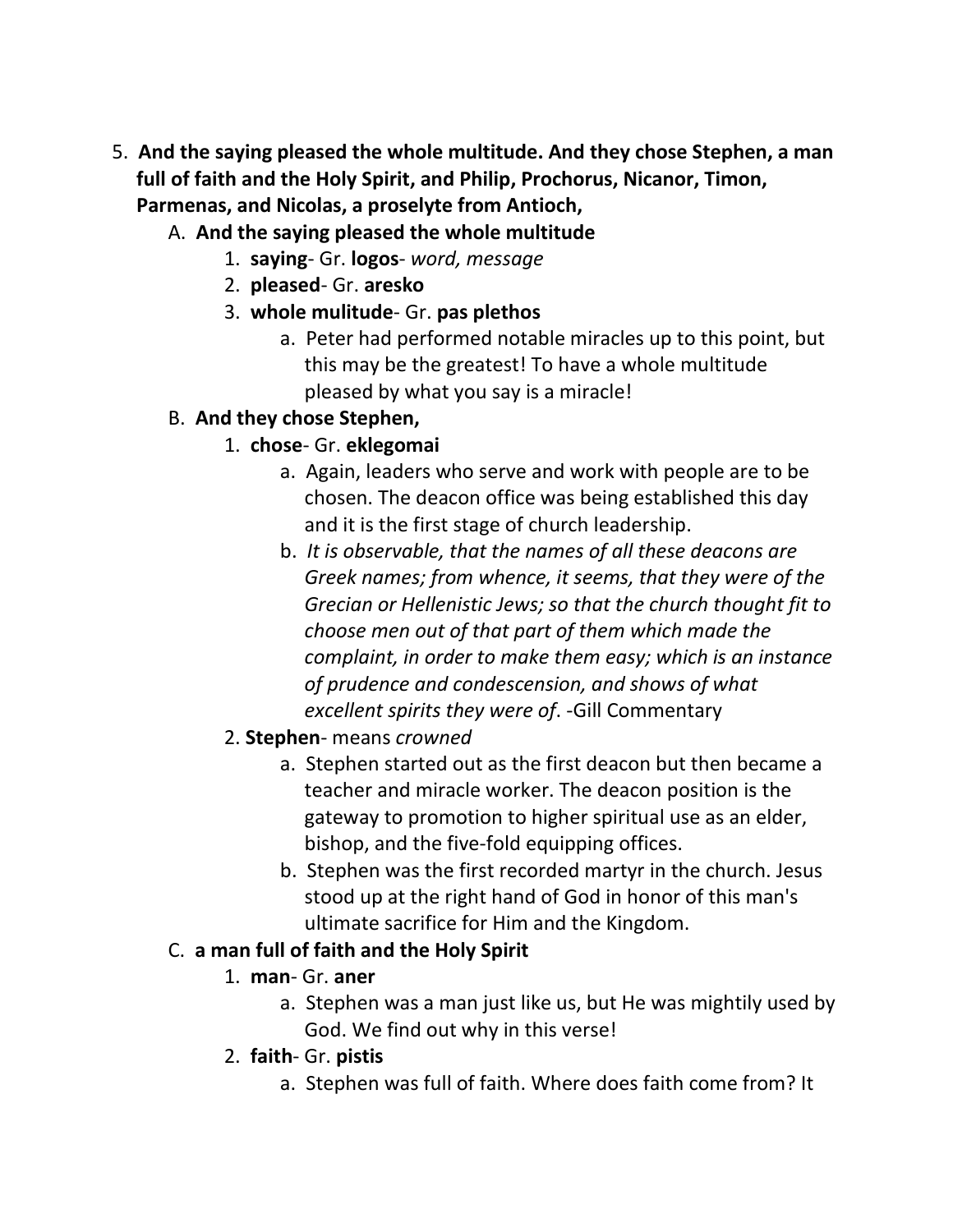comes by hearing and hearing the Word of God. Stephen was a Word man before he was a miracle worker.

- 3. **Holy Spirit**
	- a. Stephen was filled with the Holy Spirit. Stephen kept full of the Spirit by speaking much in tongues.
	- b. This is how we can be mightily used by God as well. In order to do this, we need to be filled with the Word [faith] and the Holy Spirit.
- D. **Philip-** means *lover of horses*
	- 1. Philip started out as a deacon, but he was promoted by God and became an evangelist, one of the five equipping offices. **Eph. 4:11**
	- 2. Being faithful to serve with your actions, opens you up to a promotion to serve with your words.  $1$  Tim.  $3:13$ - boldness in this verse means freedom to speak!
	- 3. We see Philip's evangelistic ministry in chapter 8.
- E. **Prochorus-** means *leader of the chorus*
	- 1. *One of "the seven" chosen by the Christian community in Jerusalem to superintend the dispensing of charity to the widows and other poor (Act\_6:5). The name is Greek, and he may have been a Hellenist. According to tradition he became bishop of Nicomedia and died a martyr at Antioch*. -ISBE

# F. **Nicanor-** means *conqueror*

- 1. Nothing is spoken of him after this. Some people who are called into the role of deacon, remain there. That is their calling and will go nameless until the Lord reveals to all what they had done, and they receive their reward from Him.
- G. **Timon-** means *honorable*
	- 1. *Said to be afterwards bishop of Bersea, though others make him bishop, of Bostra*. -Gill Commentary
- H. **Parmenas-** means *abiding*
	- 1. Tradition states that he was martyred at Philippi, in the reign of Trajan, but his name does not appear again in Scripture.

# I. **and Nicholas**

- 1. **Nicholas** means *ruler of the people*
	- a. *He was first a Greek or Gentile, and then became a Jew, a proselyte of righteousness, and then a Christian, and now made a deacon. Some think, that from this man sprung the*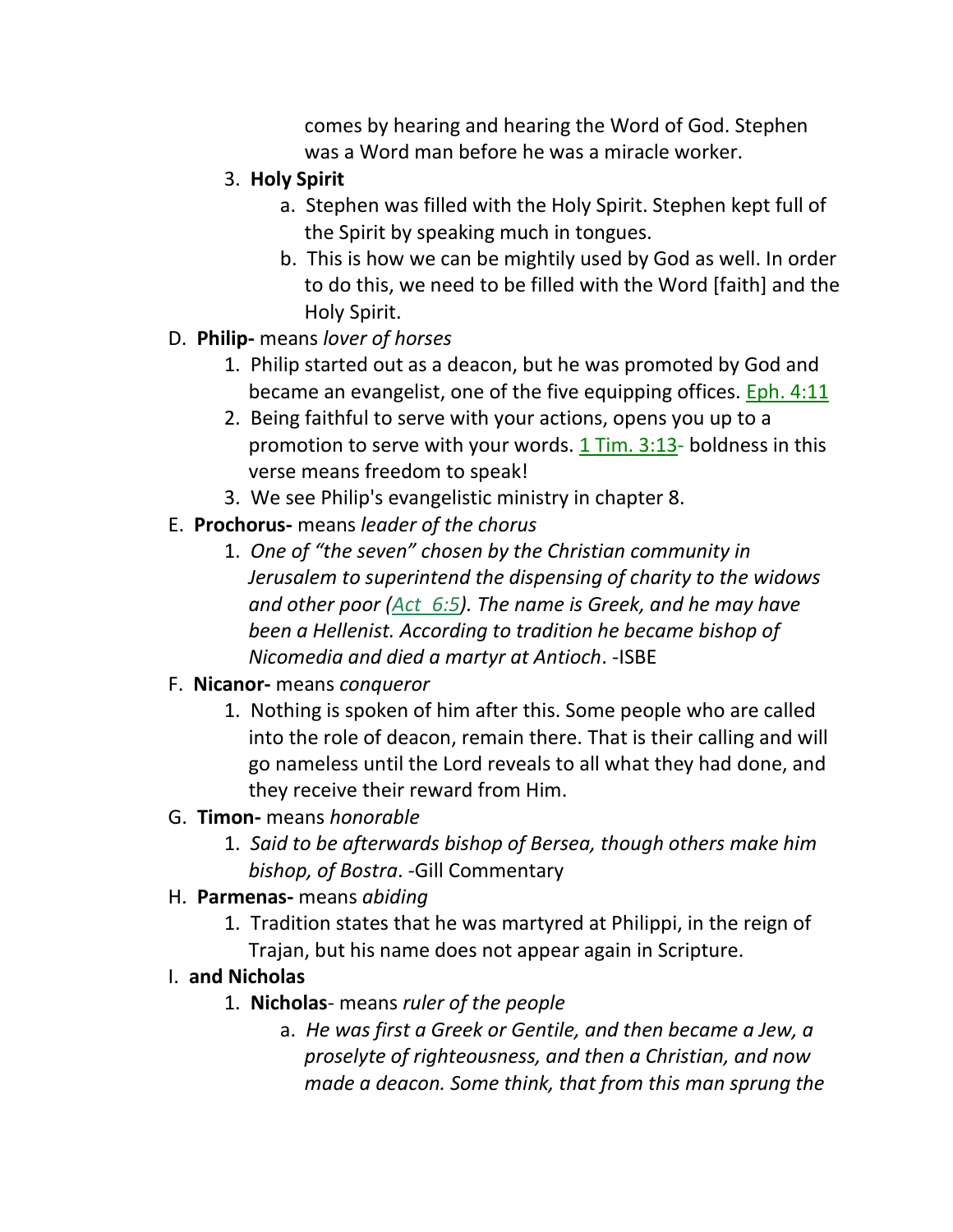*sect of the Nicolaitanes, spoken of in the Revelations; though others think, that that wicked set of men only covered themselves with his name, or that they abused some words of his, and perverted the right meaning of them; though was it certain he did turn out a wicked man, it is not to be wondered at, that since there was a devil among the twelve apostles, there should be a hypocrite and a vicious man among the first seven deacons.* -Gill Commentary

- b. The apostles prayed about these men and put them into the ministry, but one of them later turned out to be a leader of evil. This brings out that God trusts people where they are now, not what they will be.
- c. Most of the time you will choose great leaders but know that probably not all of them will be great. Jesus chose Judas and here the apostles chose Nicholas.

### J. **a proselyte from Antioch**

- 1. **proselyte** Gr. **proselutos**
	- a. This means Nicholas converted to Judaism as a Gentile.
- 2. **Antioch** means *speedy as a chariot*
	- a. The first gentile church was located in Antioch. Paul operated out of this church on his missionary journeys.

# 6. **whom they set before the apostles; and when they had prayed, they laid hands on them.**

# A. **whom they set before the apostles;**

- 1. **set before** Gr. **histemi** *to stand*
- 2. **apostles** Gr. **apostolos**
	- a. The people found the candidates for the first deacons, but the apostles had the final say, if they were to be chosen. They prayed about and over them before they were put into position.

# B. **and when they had prayed,**

- 1. **prayed** Gr. **proseuchomai**
	- a. I believe a pastor should pray about and over those who are to be leaders in their church. The pastor should lay his hands upon them and set them into their position.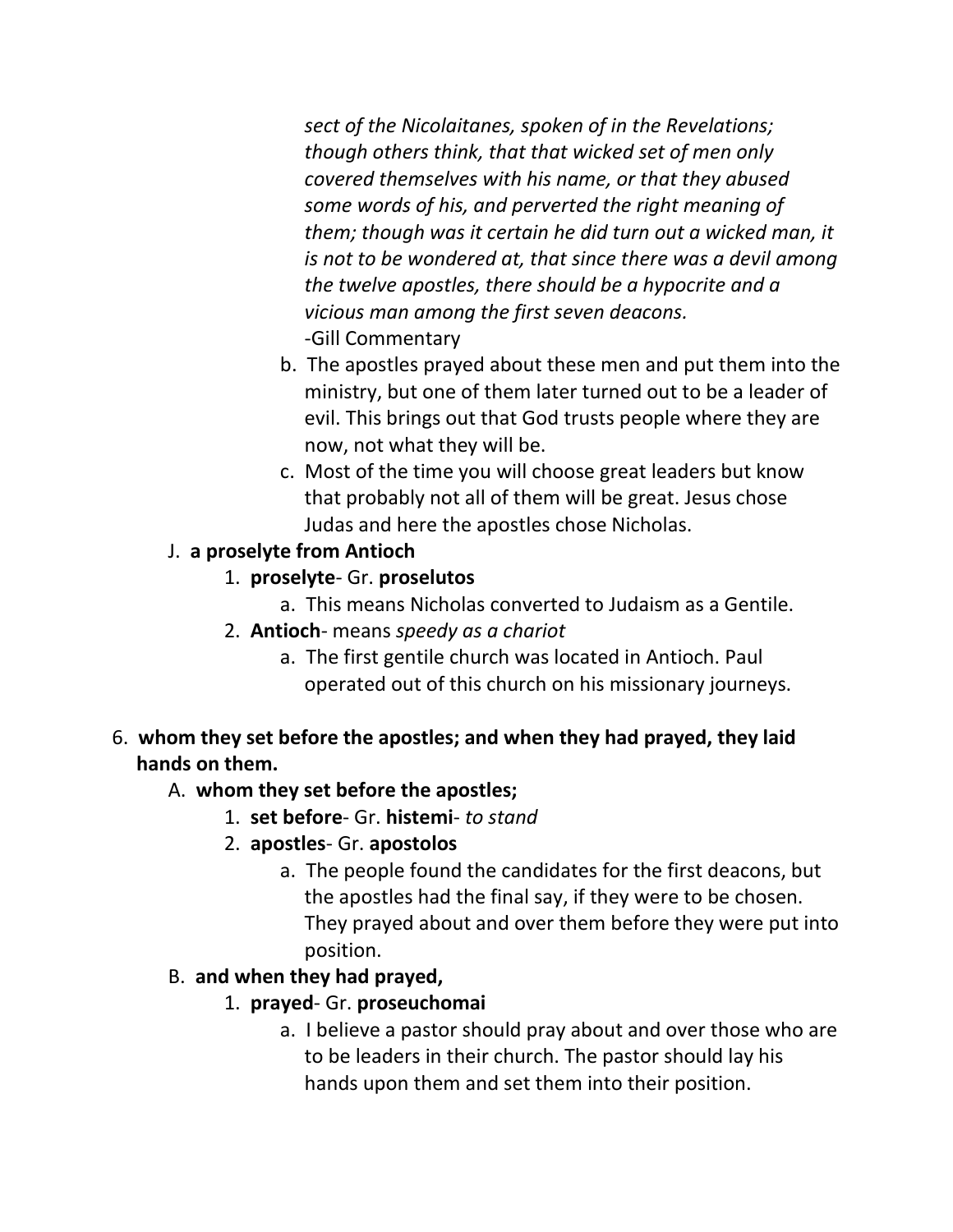### C. **they laid hands on them**

- 1. **laid** Gr. **epitithemi** *to place upon*
	- a. You do not have to lay your hand on someone's head for this to work. You can place your hands on their shoulders. There is no scripture that says where your hands need to be placed, however, it is important to be discreet when laying laying hands on the opposite sex.
- 2. **hands** Gr. **cheir**
	- a. The doctrine of the laying on of hands is one of the elementary teachings of Christ. Heb. 6:2
	- b. Laying on of hands to place people into ministry positions is one aspect and there is also the laying on of hands for healing and to receive the Holy Spirit.
	- b. Paul teaches that we are not to lay our hands on someone suddenly, or quickly to put them into leadership. We need to know the person and their character first. Laying your hands on someone suddenly that you are mad at is not one of the categories under the doctrine of laying on of hands!
- 7. **Then the word of God spread, and the number of the disciples multiplied greatly in Jerusalem, and a great many of the priests were obedient to the faith.**

# A. **Then the word of God spread,**

- 1. **word** Gr. **logos**
	- a. The Word is powerful and effective for the purpose God has sent it. Isa\_55:11
- 2. **spread** Gr. **auxano** *to grow* 
	- a. Notice what happened when the apostles were properly positioned, doing, and focusing on what God mainly called them to, which was prayer and ministry of the Word. What was the result? The Word spread and grew! Well of course it would!
	- b. God's desire is that His word would grow so much that it prevails over all the works of the enemy. Acts 19:20
- B. **and the number of the disciples multiplied greatly in Jerusalem,**
	- 1. **number** Gr. **arithmos**
	- 2. **disciples** Gr. **mathetes**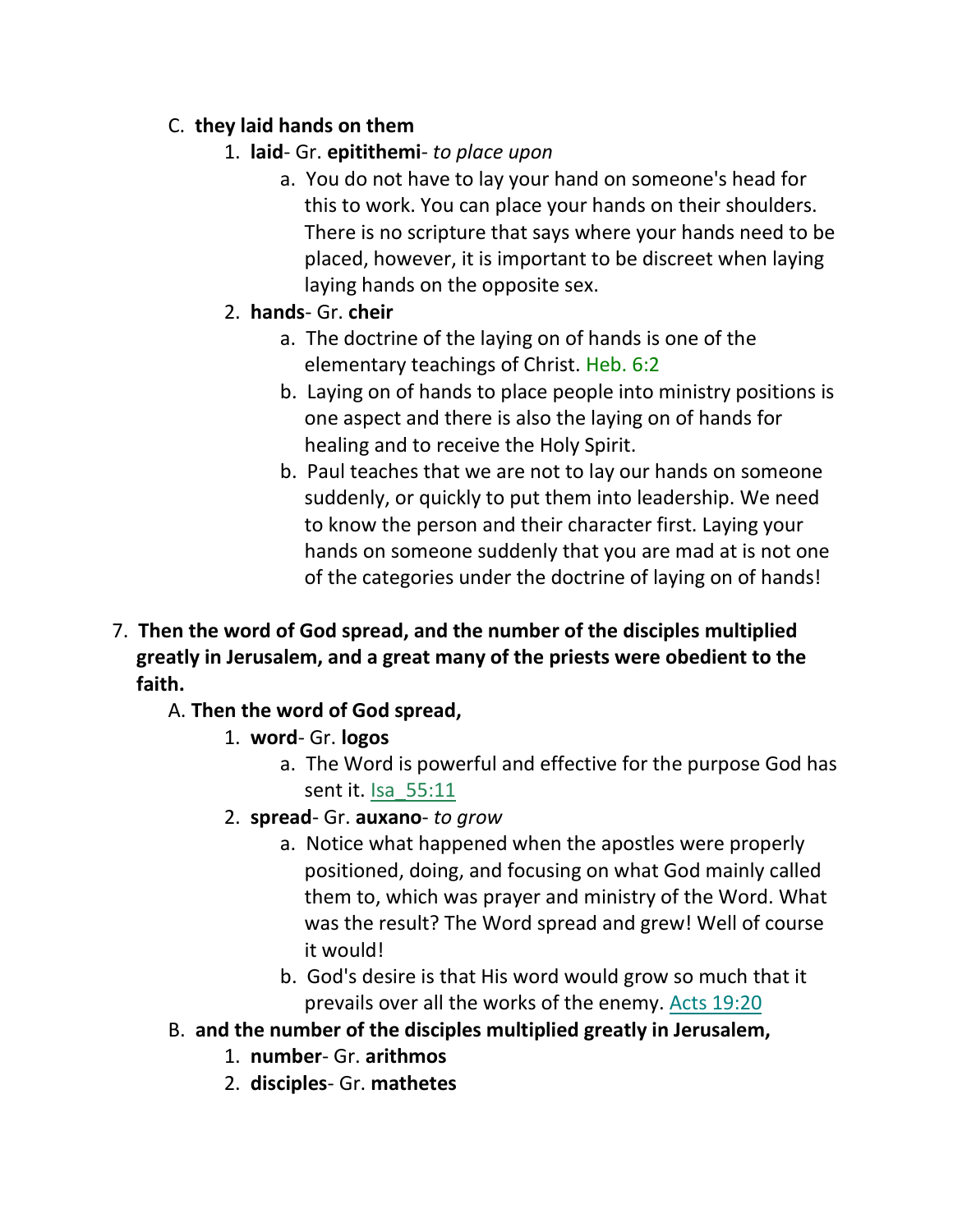- a. What was the result of the Word growing and increasing? The disciples were equipped and brought many to the Lord through evangelism and then those won to the Lord came to church and became disciples!
- 3. **multiplied greatly** Gr. **plethuno**
	- a. Discipleship increases when the Word increases!
- C. **and a great many of the priests were obedient to the faith**
	- 1. **great** Gr. **polus** *many*
	- 2. **priests** Gr. **hiereus**
		- a. The impact of the Word was so powerful that even many of the priests of the law were convinced and were saved!
	- 3. **obedient** Gr. **hupakouo**
		- a. In the NT, obedience is equivalent to faith in Jesus. How does someone become obedient to the faith? They put their faith in Jesus.
	- 4. **the faith** Gr. **pistis**
		- a. The faith is the same as the gospel of Jesus Christ.

# 8. **And Stephen, full of faith and power, did great wonders and signs among the people.**

# A. **And Stephen,**

- 1. **Stephen** means *crowned by God*
	- a. Notice that Stephen was one of the first deacons selected. He was chosen to take care of menial tasks in the church such as serving tables.

# B. **full of faith and power,**

- 1. **full** Gr. **pleres**
- 2. **faith** Gr. **pistis**
	- a. Stephen was chosen because he had a good reputation and was full of the Spirit and wisdom.
	- b. Here it says he was full of faith. This means he was full of the Word, the source of faith.
- 3. **power** Gr. **dunamis**
	- a. This is the power of the Spirit. The Word and Spirit work together.
	- b. Every believer has received the Spirit of power! 2 Tim. 1:7
- C. **did great wonders and signs among the people**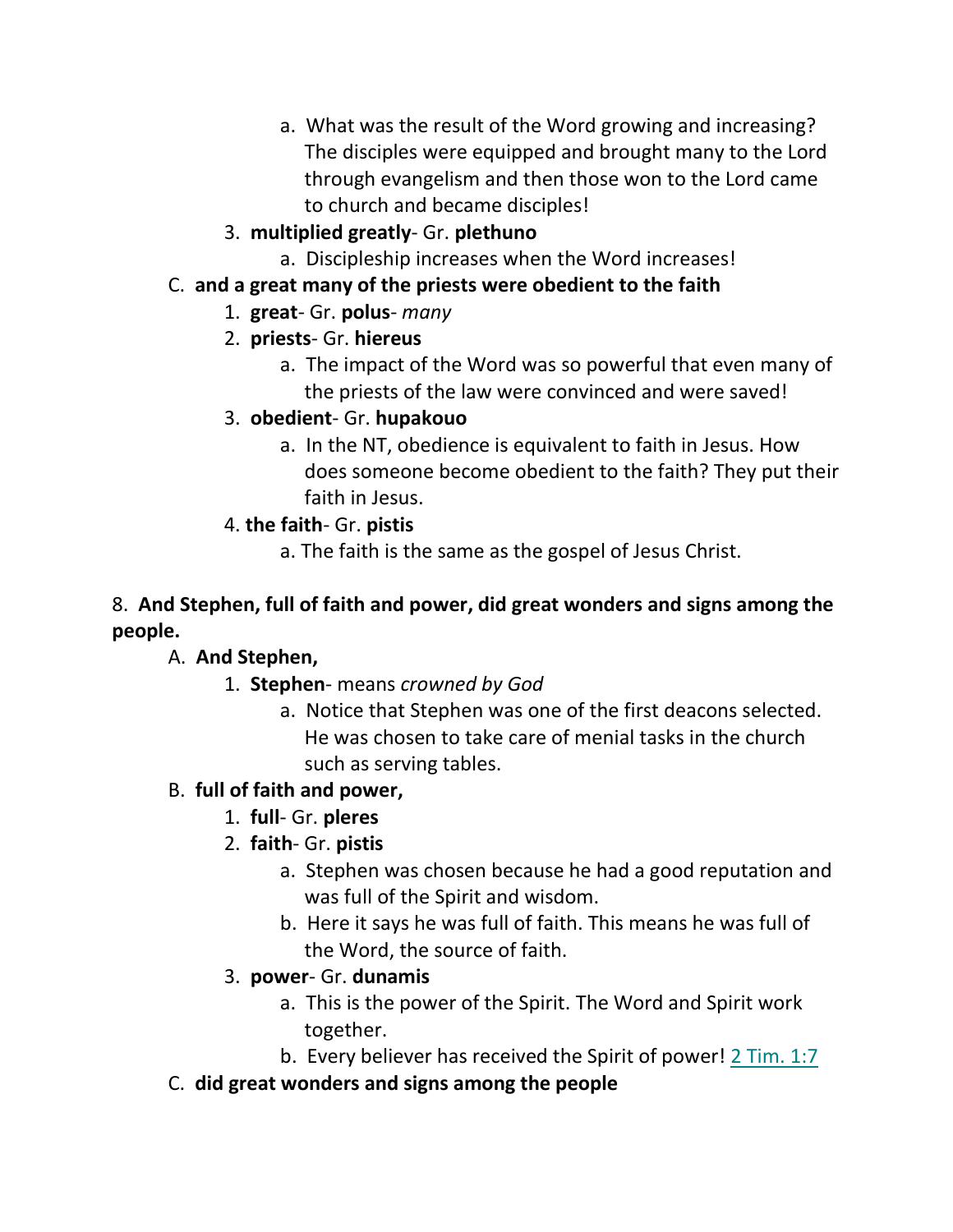- 1. **did** Gr. **poieo**
	- a. We saw in Acts 5:12-13 that the apostles did signs and wonders among the people, but none of the other disciples dared to join them in this. However, we see one dared to do so! Stephen was not one of the apostles or what they call today a "super duper" in the church, but he dared to let God use him in signs and wonders. This is open for every believer. Jesus promised that those who believed on Him could do His works and greater works! John 14:12
- 2. **great** Gr. **megas**
	- a. Stephen as a deacon performed mega wonders and signs!
- 3. **wonders** Gr. **teras**
- 4. **signs** Gr. **semeion**
- 5. **people** Gr. **laos**
	- a. Stephen worked amongst the people, so he was in touch daily with their needs. God met those needs through Stephen, naturally through food, but also spiritually through the power of the Spirit of God. We should be among people and be able to minister to them naturally and supernaturally.
- 9. **Then there arose some from what is called the Synagogue of the Freedmen (Cyrenians, Alexandrians, and those from Cilicia and Asia), disputing with Stephen.**
	- A. **Then there arose some from what is called the Synagogue of the Freedmen**
		- 1. **arose** Gr. **anistemi** *to stand up*
			- a. When the Spirit of God is moving, it is a given that opposition will arise from somewhere.
		- 2. **called** Gr. **lego**
		- 3. **Synagogue of the Freedmen** Gr. **libertinos**
			- a. *The Synagogue of Freed Slaves was probably a group of Jewish slaves and children of Jewish slaves who had been freed by Rome and had formed their own synagogue in Jerusalem.* -Life Application Commentary
	- B. **Cyrenians-** means *wall*
	- C. **Alexandrians-** means *of Alexander*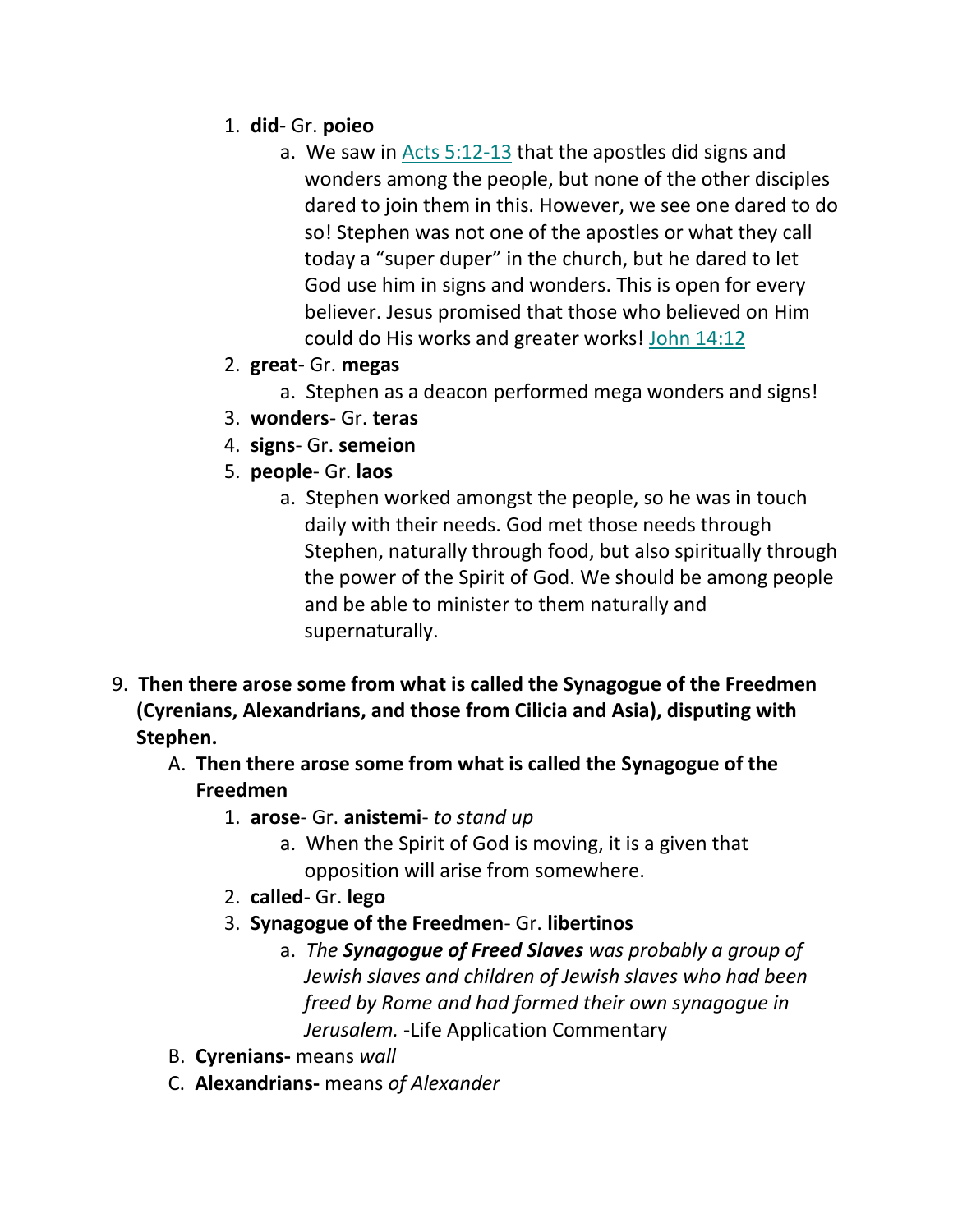### D. **and those from Cilicia and Asia**

- 1. **Cilicia** means *land of Celix*
	- a. This is the region where Tarsus was. Paul was from Tarsus.
- 2. **Asia** means *orient*

### E. **disputing with Stephen**

- 1. **disputing** Gr. **suzeteo** *to seek together, to inquire of one another, to dispute with*
	- a. There are some who love to debate but they disguise it by saying, "Lets seek the truth together". They really are just interested in winning debates with others. Stay away from such people.

# 10. **And they were not able to resist the wisdom and the Spirit by which he spoke.**

- A. **able-** Gr. **ischuo** *to have force, able*
	- 1. They did not have sufficient force to withstand the force of the wisdom and Spirit that Stephen spoke by.
	- 2. Wisdom carries a force with it as well as the Spirit of God.
- B. **resist** Gr. **anthistemi** *to set one's self against, to withstand, resist, oppose*
- C. **wisdom** Gr. **sophia**
	- a. This was one of the qualifications that the first deacons had to possess. They were to be full of wisdom. Leaders need wisdom to deal with people and the opposition from the enemy.

#### D. **Spirit**- Gr. **pneuma**

- a. Keeping full of the Holy Spirit by praying in the Spirit will provide a force greater than the enemy.
- E. **spoke** Gr. **laleo**

# 11. **Then they secretly induced men to say, "We have heard him speak blasphemous words against Moses and God."**

- A. **Then they secretly induced men to say,**
	- 1. **secretly induced** Gr. **hupoballo-** *to instruct privately, instigate, to bribe or induce (someone) unlawfully or secretly to perform some misdeed or commit a crime*
		- a. Notice that when the outright frontal attack on Stephen did not work, his antagonists regrouped and started working in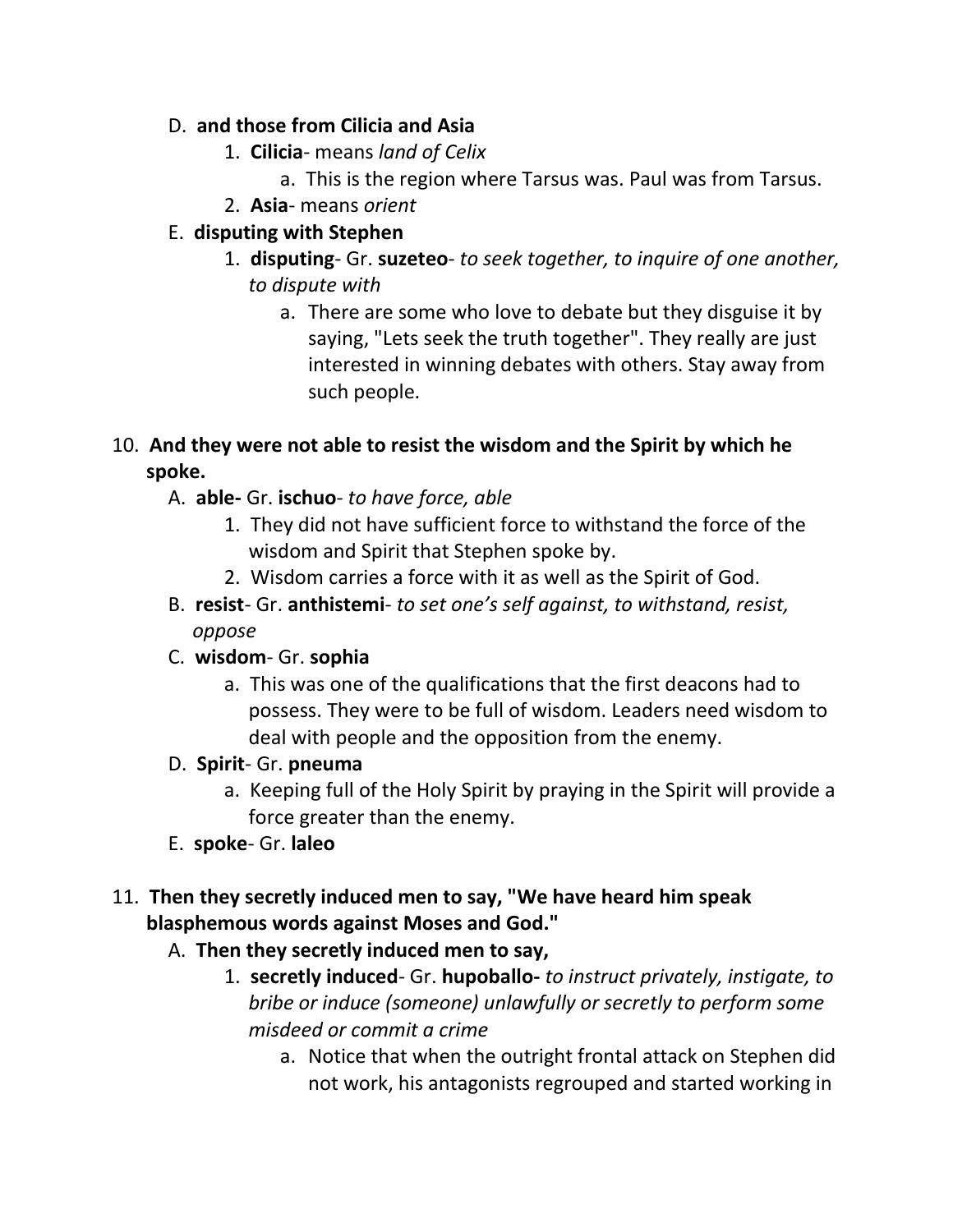secret. This is how the enemy works. This is the nature of a bully. They will try to bully others. The best way to deal with a bully is to stand up to them. Bullies have one thing in common, they are cowards at heart. However, if you stand up to a bully, they will back down but often they may start working secretly against you. This is what happened here.

- b. The religious leaders did the same thing to Jesus. Mat\_26:60
- 2. **men** Gr. **aner**
- B. **We have heard him speak blasphemous words against Moses and God**
	- 1. **heard** Gr. **akouo**
	- 2. **speak** Gr. **laleo**
	- 3. **blasphemous** Gr. **blasphemos** *to give a hurtful report*
		- a. When we gossip about someone and give a negative report, we are blaspheming them!
		- c. It is a good rule of thumb that if what you say about someone would cause you to blush if you knew that they heard it, then it is best to say nothing.
	- 4. **words** Gr. **rhema** *the spoken word*
	- 5. **Moses** means *drawing out*
		- a. In other words, the Law. The terms the Law and Moses could be used interchangeably because Moses was the intermediary through which the law came.

Acts 15:21, John 1:17

- b. By this time, the Jews were venerating Moses to the level of God.
- 6. **God** Gr. **theos**
	- a. This refers to a Christian's belief that Jesus Christ is God. This was blasphemous to the religious Jews.
	- c. The religious Jews wanted to kill Jesus because He claimed equality with God. John 10:33
- 12. **And they stirred up the people, the elders, and the scribes; and they came upon** *him,* **seized him, and brought** *him* **to the council.**
	- A. **And they stirred up the people,**
		- 1. **stirred up** Gr. **sugkineo** *to move to tear apart*
		- 2. **people** Gr. **laos**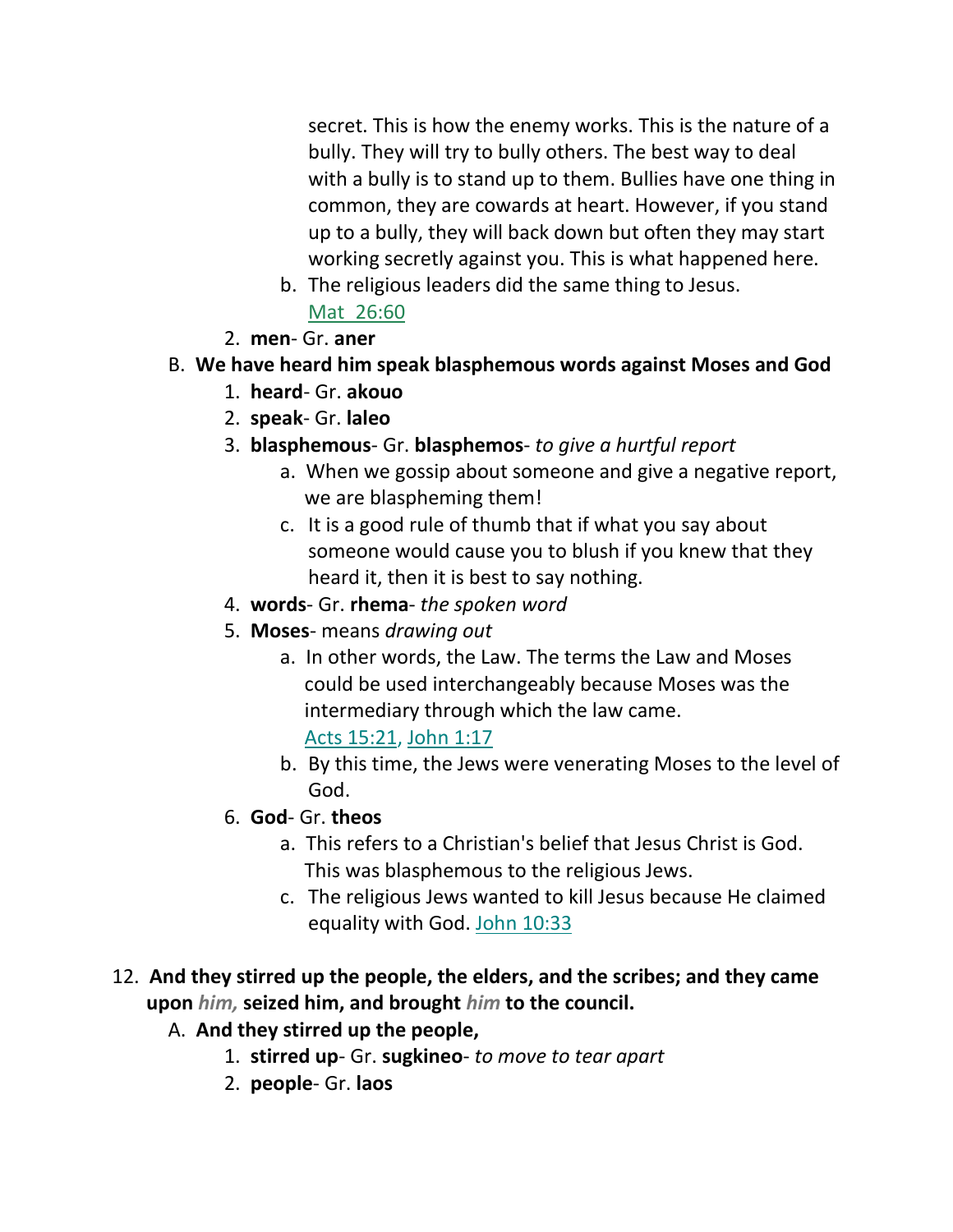a. The last verse and this verse show how a classic church split happens. You have a person who wants control and comes against leadership but they are resisted. Instead of trying to continue to overtly vie for leadership they then go underground and secretly start getting others on their side and get them to move to tear apart from leadership. This is the work of the devil. Do not be a part in any church or ministry split or you will be doing the work of the devil!

#### B. **the elders,**

- 1. **elders** Gr. **presbuteros** *mature ones*
	- a. These were supposed to be mature ones in the nation but were all but that.

#### C. **and the scribes,**

1. **scribes**- Gr. **grammateus-** *in the Bible, a man learned in the Mosaic law and in the sacred writings, an interpreter, teacher. Scribes examined the more difficult and subtle questions of the law; added to the Mosaic law decisions of various kinds thought to elucidate its meaning and scope, and did this to the detriment of religion. Since the advice of men skilled in the law was needed in the examination in the causes and the solution of the difficult questions, they were enrolled in the Sanhedrin; and are mentioned in connection with the priests and elders of the people.*

# D. **and they came upon him,**

- 1. **came upon** Gr. **ephistemi** *to stand upon*
- E. **seized him,**
	- 1. **seized** Gr. **sunarpazo** *to forcibly grab together*
- F. **and brought him to the council**
	- 1. **brought him** Gr. **ago** *to bring or carry*
		- a. This word **ago** always is used of being led by the power of another. This helps us understand being **LED** by the Spirit. We are carried along by the power of the Spirit!
	- 2. **council** Gr. **sunedrion**
- 13. **They also set up false witnesses who said, "This man does not cease to speak blasphemous words against this holy place and the law;** 
	- A. **They also set up false witnesses who said,**
		- 1. **false** Gr. **pseudes**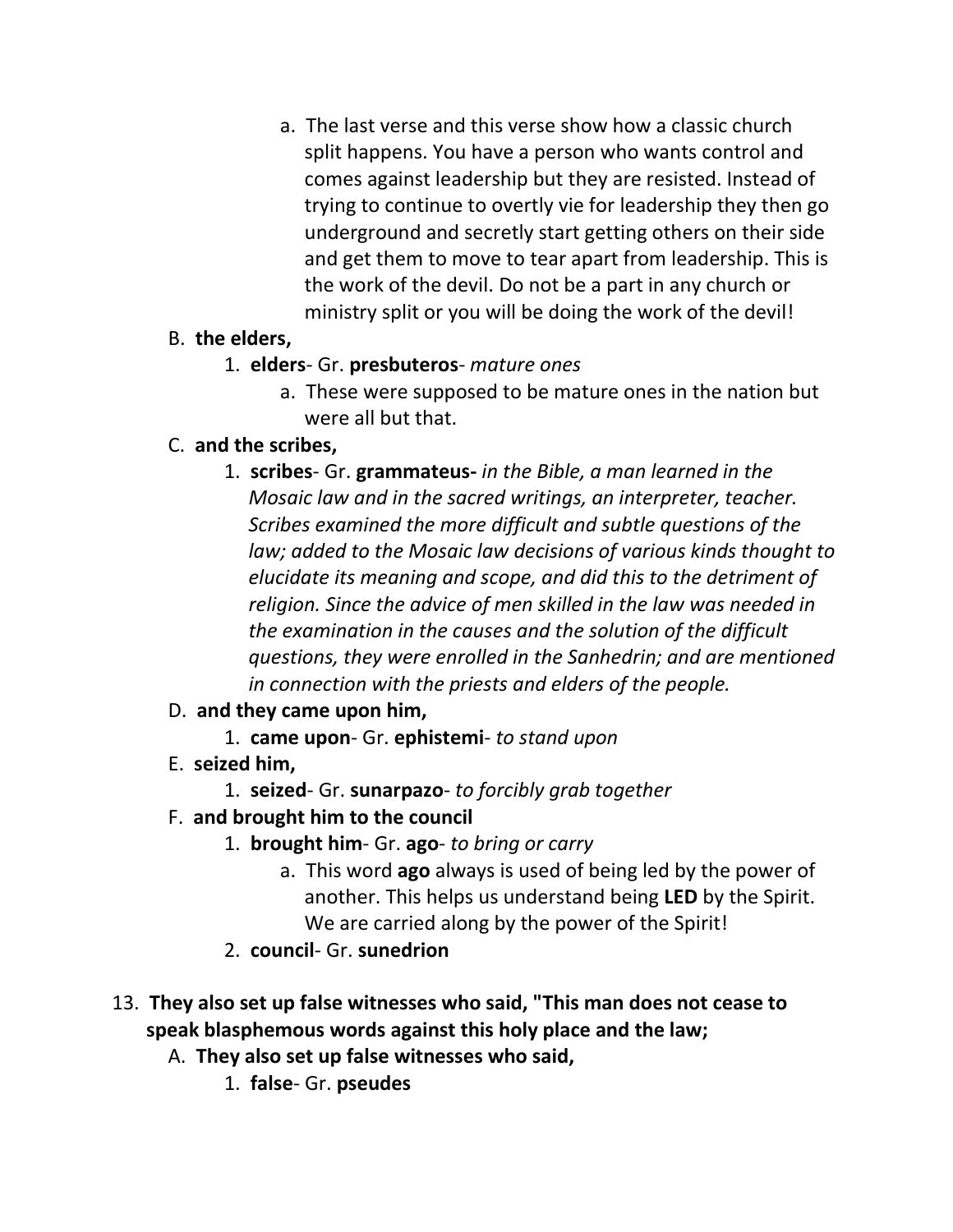### 2. **witnesses**- Gr. **martus**

- a. In doing this, the religious leaders are breaking the very law they say they are upholding. Exo 20:16
- b. No doubt, Stephen had taught the people that the temple was but a shadow of the body of Christ and the sacrifices offered within it were only types of the true sacrifice which is Christ and that the law was a mere shadow of the Messiah, Jesus. However, they twisted his words to say that they were evil. This is false.
- 3. **said** Gr. **lego**
- B. **This man does not cease to speak blasphemous words against this holy place and the Law**
	- 1. **man** Gr. **anthropos**
		- a. This is the general word for man. The specific and more formal and respective word aner is not used here.
	- 2. **cease** Gr. **pauo**
		- a. Stephen was a faithful witness by his life and words.
	- 3. **speak** Gr. **laleo**
	- 4. **blasphemous** Gr. **blasphemos** *a hurtful report*
		- a. Religious people will twist your words into blasphemy. They did this to Jesus. Matt. 26:65
	- 5. **words** Gr. **rhema**
	- 6. **holy** Gr. **hagios**
	- 7. **place** Gr. **topos**
		- a. This refers to the temple.
	- 8. **law** Gr. **nomos**
		- a. This is the not only the law of Moses but oral tradition they have called the Law.
- 14. **for we have heard him say that this Jesus of Nazareth will destroy this place and change the customs which Moses delivered to us."**
	- A. **heard** Gr. **akouo**
	- B. **say** Gr. **lego**
	- C. **Nazareth** means *one separated*
		- 1. This is why Jesus was called a Nazarene.
	- D. **destroy** Gr. **kataluo** *to dissolve, demolish*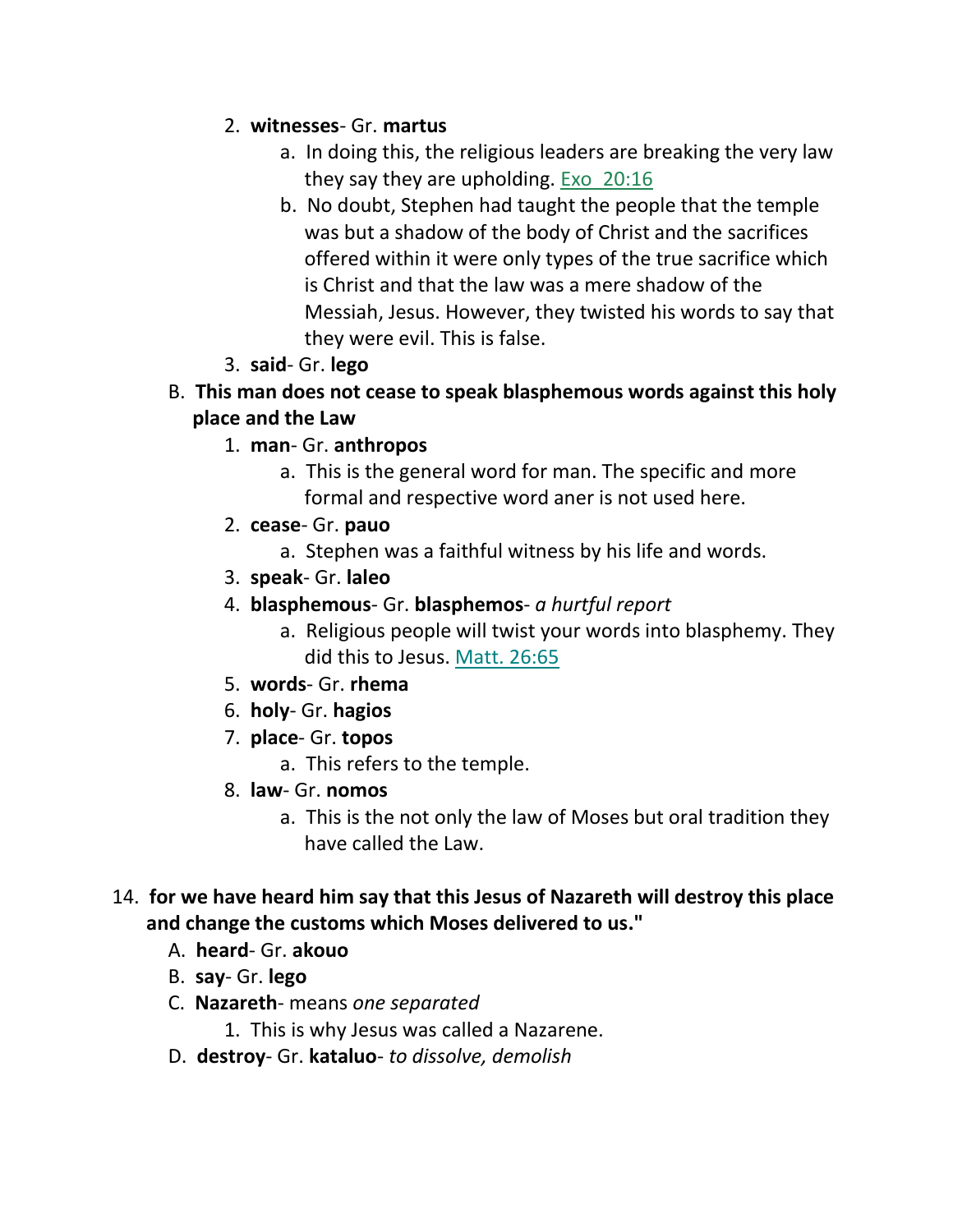#### E. **place**- Gr. **topos**

- 1. This is the temple.
- 2. Jesus said this in His earthly ministry. Joh\_2:19
- 3. Stephen was faithful to say what Jesus said. We should do the same.

### F. **change**- Gr. **allasso**

- 1. Undoubtedly, Stephen spoke of the change from the Old Covenant to the New Covenant and from the High Priest of the Law and the High Priest according to the order of Melchizedek which is Christ. Therefore, there had to be a change of laws. Heb\_7:11-19
- G. **customs** Gr. **ethos** *a custom, usage, habit, an institute*
	- 1. Judaism had become a mere religion. Paul called it "the Jew's religion". It was just an outward form and man's customs by this time.
- H. **Moses**
	- 1. In the Jew's religion Moses was venerated. The only man worthy of worship is Jesus Christ!
- I. **delivered** Gr. **paradidomi** *to give over to another*
- 15. **And all who sat in the council, looking steadfastly at him, saw his face as the face of an angel.** 
	- A. **And all who sat in the council**,
		- 1. **sat** Gr. **kathezomai**
		- 2. **council**-Gr. **sunedrion**
	- B. **looking steadfastly at him,**
		- 1. **looking steadfastly** Gr. **atenzio** *to gaze upon*
	- C. **saw his face as the face of an angel**
		- 1. **saw** Gr. **eido**
			- a. They should have seen this and stopped to think that maybe he was speaking the truth and that they needed to heed it. However, they did not.
		- 2. **face** Gr. **prosopon**